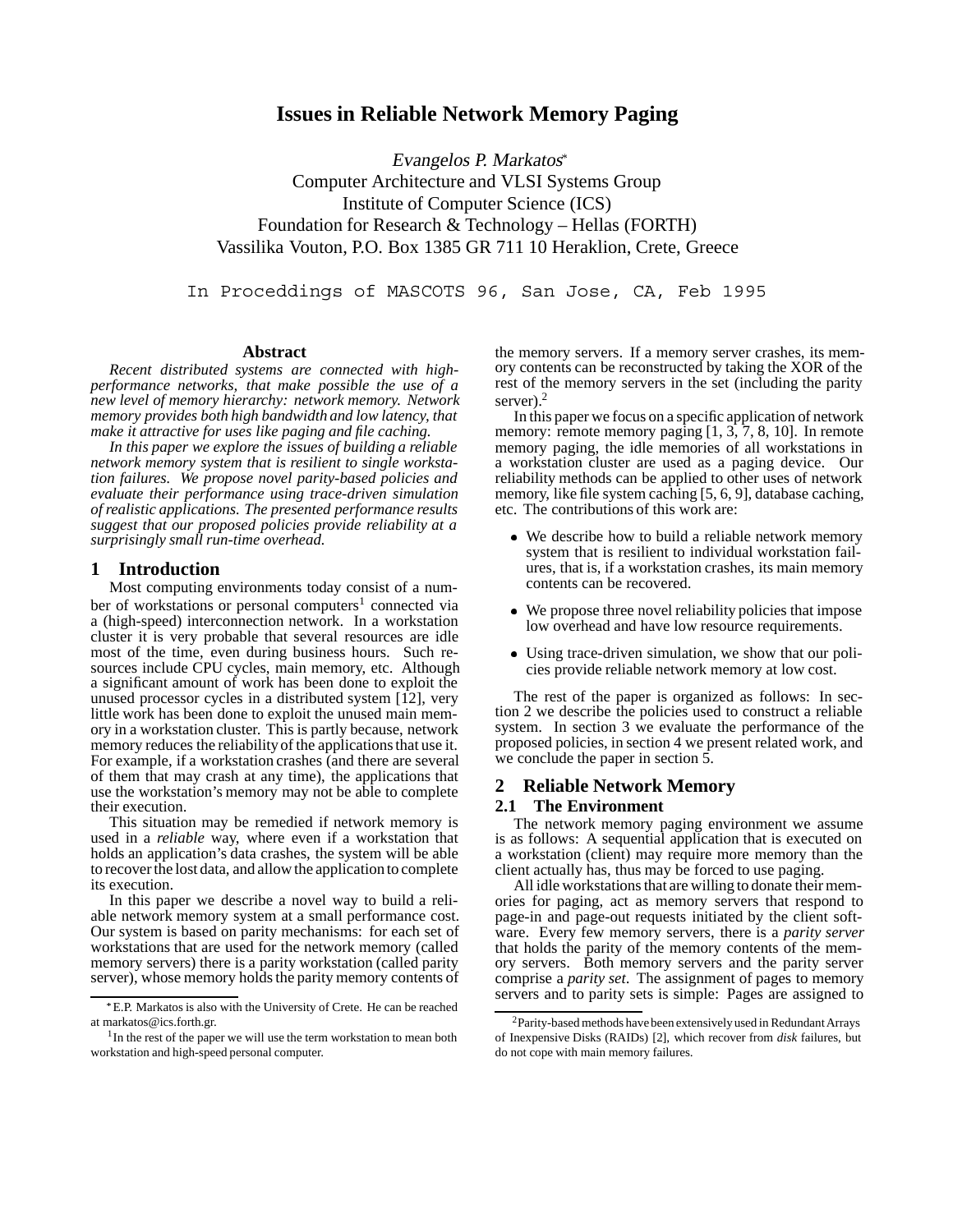memory servers in a round-robin fashion<sup>3</sup>. Each server has only one page in each parity set, and each page participates in only one parity set. If the server crashes, its lost page can be reconstructed by XORing the rest of the pages in the parity set<sup>4</sup>. To improve performance, a parity server may be distributed over several workstations. For example, instead of having nine memory servers, and one parity server, we may have ten servers, where 90% of their memory is dedicated to store memory pages, and 10% is dedicated to store parity pages. This approach distributes the load more evenly across all servers. Although we advocate such an approach, in the rest of the paper we will refer to the parity server as a separate workstation, in order to make the presentation simpler. The performance results we present are the same in both approaches.

## **2.2 The Policies**

#### **2.2.1 The Disk**

The simplest policy that provides a reliable network memory writes all updated data both to a magnetic disk, and to the network memory at the same time. If a workstation crashes, its lost data can always be found on some disk. Unfortunately, the performance of this policy is limited by the amount of disk bandwidth available in the system. If the disk bandwidth is significantly smaller than the network bandwidth (as is the case with modern gigabit networks), the performance of the network memory system is bound to suffer.

#### **2.2.2 Simple Parity**

The memory contents of a memory server may change only when it receives a page out request along with the corresponding page from the client. In this case, the parity server should be notified of the modified page, in order to update its parity page to reflect the changes. In this policy, for each page out, a page (say  $A_{new}$ ) is sent from the client to the memory server to replace the older version of the same page  $(A_{old})$ . In the memory server, the  $A_{new}$  is XOR'ed with  $A_{old}$ , and the resulting page is sent to the parity server to be XOR'ed with the parity page of the parity set that contains page <sup>A</sup>. This second XOR operation has the effect of *removing*  $A_{old}$  from the parity page and *adding*  $A_{new}$  to it.

## **2.2.3 Delayed Parity**

Fortunately, there is some spatial locality<sup>5</sup> in the pageout sequence that we may take advantage of, and reduce the number of page transfers, and hence the cost of reliability: pages are frequently paged out in large chunks to reduce disk seek overhead.

Based on this locality observation we see that pages that belong to the same parity set will probably be paged out at about the same time. When the system pages out all the pages that belong to the same parity set, the parity server

need not be notified for each and every one of them. Instead, the XOR of all these pages can be computed at the client node and sent to the parity server when the last page is paged out. Even when not all the pages of the same set are paged out consecutively, "Delayed Parity" may have a performance advantage: suppose that only 7 out of the 10 pages of the set are paged out consecutively. Then, the parity calculated represents only the 7 pages. Thus, the client tells the rest 3 servers to sent their pages to the parity server for calculation of the new parity resulting in a total of 11 page transfers ( 7 for the pages, 3 for the rest of the servers, and 1 for the incomplete parity page). The simple parity policy would send  $2\times 7=14$  pages, or 20% more.

#### **2.2.4 Logging**

It should be obvious that we get the best performance out of parity-based methods, only when we perform the least number of updates to the parity server, which happens when whole parity sets are paged out at a time. We propose a new parity-based method called *logging* which does exactly this: for each set of paged out pages, it constructs a new parity set, computes the parity page on the client side, sends the pages to their servers, and sends only one parity page to the parity server after the whole new parity set is sent out.

Lets see the example in figure 1. There we have four memory servers, and one parity server. Memory server 1 provides backing store for pages 1, and 3, memory server 2 provides backing store for pages 2, and 8, etc. Pages 1, 2, 4, and 6 belong to one parity set: their corresponding parity page P1 is held on the parity server. Similarly, pages 3, 8, 7 and 9 belong to the second parity set: their correspond parity page is P2. After paging out pages 2, 4, 6, and 8, the system *does not* place the new copies of the pages in their original positions, but forms a new parity set, sends the pages to servers 1 through 4, creates a new parity page (P3) and sends it to the parity server. Finally, the client updates its tables, marking the old positions of pages 2,4,6, and 8 as invalid. Note, that the servers that keep the invalid pages are not informed of the fact that the pages are invalid. To reduce communication overhead, the space of the invalid pages is not deallocated at this point. However, if the memory that stores older versions of pages is *never* deallocated (recycled), then the corresponding page frames will be wasted, and eventually the system will run out of memory. To avoid this memory shortage problem, a page frame cleaning method should be used. This method will reclaim space (periodically or on demand), update the affected parity frames, and use the reclaimed space to store pages from new page out requests.

We will describe two cleaning policies that try to achieve the best balance between page transfers and wasted memory.

**Logging - Greedy:** In the Greedy policy we reclaim space in the following two cases:

- Rule 1: When we page out a page, its previous position is marked as invalid. If all pages in the same parity set are invalid, the set is declared free, and all its page frames can be reused. No communication is necessary, because both the free lists and the bitmaps of invalid pages are kept on the client side. The parity page needs no update, because the parity set is empty.
- Rule 2: When the system runs out of space, it finds the parity set with the largest number of invalid pages. All

<sup>&</sup>lt;sup>3</sup>More elaborate policies of assigning pages to parity sets can be defined but are beyond the scope of this paper.

<sup>&</sup>lt;sup>4</sup>By having each page on several parity sets, we may be able to tolerate multiple server crashes. Fortunately, being able to tolerate one server's crash is usually more than enough, because the probability of two servers crashing within a small time interval is negligible [2].

<sup>&</sup>lt;sup>5</sup>One of the arts in designing systems software and computer architecture is the ability to *discover*the locality in program behavior and to *design* systems that exploit it, neither of which is an easy task. In this paper we describe a form of locality that exists in the page out sequence of a pager, and design policies that exploit it.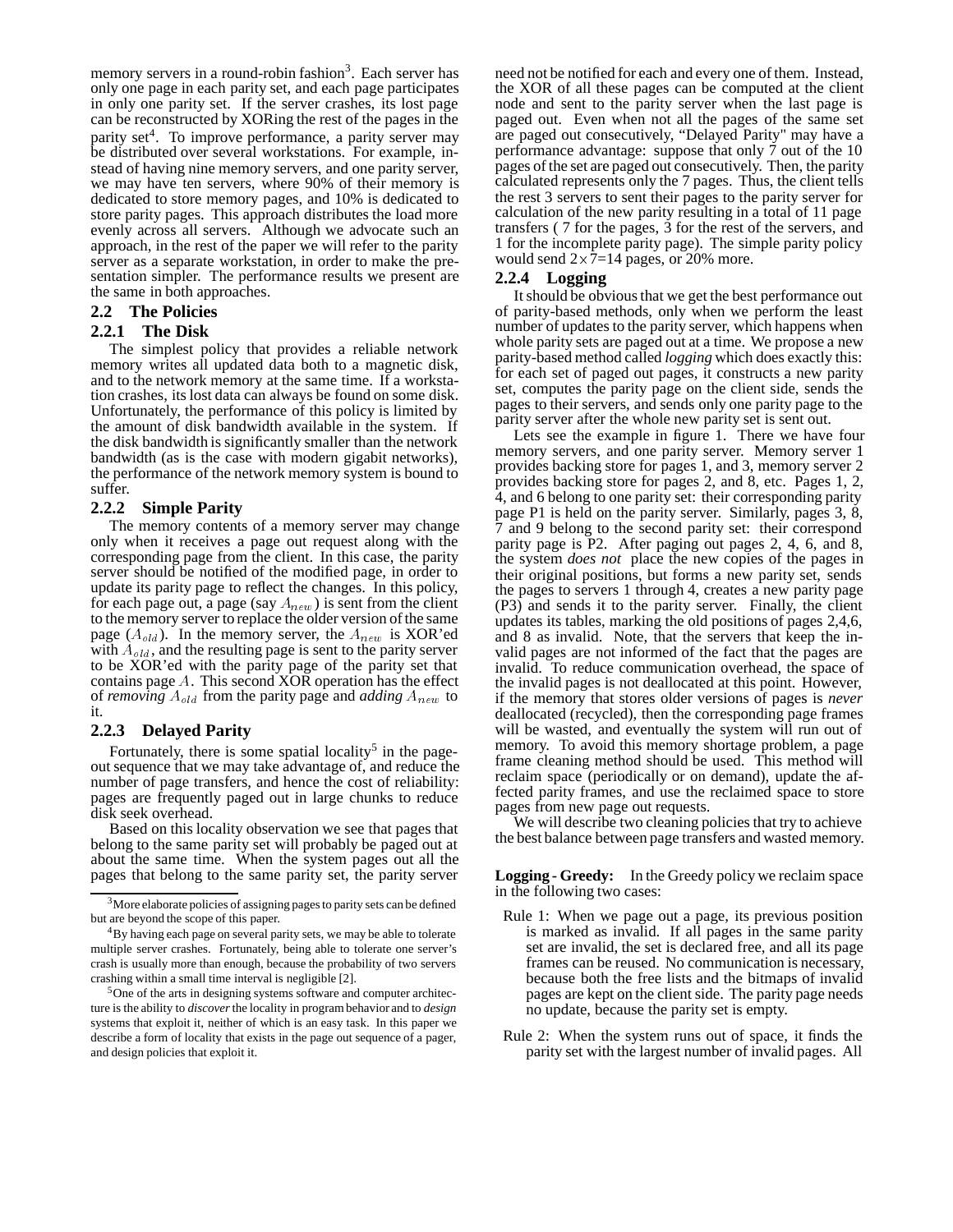

Figure 1: **Example of Logging:**after paging out pages 2,4,6, and 8, their previous positions are marked as invalid, and the pages form a new parity set and are stored in new servers.

subsequent page out operations go to this set, until it fills up. In the meantime, a whole set may be freed (due to rule 1 before). If not, rule 2 is applied again.

This method works very well as long as the page out requests invalidate pages that will eventually lead to empty parity sets. If there are no empty parity sets, then almostempty parity sets are selected, which are the next best thing. If there are neither empty, not almost-empty sets, half-empty, or almost-full sets are being used, which increases the cost of cleaning.

**Logging - Sets:** In this policy we reclaim space in the following two cases:

- 1. Rule 1: same as previously.
- 2. Rule 2: When we run out of space, we find the parity set with the largest number of invalid pages. The valid pages in the set are sent to other non-full sets, and a new empty parity set is created.

The main difference with the previous method is that the Greedy policy uses half-full sets (most of the time), while this method empties the parity sets (by transferring the valid pages to other half-empty sets) before using them.

Both logging policies work well when empty parity sets are created at no extra cost (by Rule 1.). To achieve this, both logging policies must have a little more space than the minimum necessary to store memory pages. This space will be referred to as *scratch* space. Logging polices will take advantage of scratch space to keep older version of the pages, in order to avoid creating empty sets by moving pages.

#### **3 Performance Results**

### **3.1 The environment**

We use trace-driven simulation, to measure the performance of the proposed policies. The traces are page-in and page-out requests that we gather from realistic applications running on a real environment. We modified the kernel of the DEC/OSF 1 operating system to produce a trace record every time its pager performs a page in, or a page out operation.<sup>6</sup> Then, we feed these traces to a simu-



Figure 2: **Performance of various Reliability Policies** In this experiment, 8 memory servers and one parity servers were used. The Logging policies use an extra 18.9% of scratch space.

lator that simulates a reliable network memory system.

The reliable network memory system consists of a set of memory and parity servers. Every eight memory servers there is one parity server. Each server has 16 MBytes of free memory. The page size is set to 8 KBytes.

The applications we use are:

MVEC: Matrix vector multiplication of a  $2000 \times 2000$  matrix.

GAUSS: Gaussian elimination on a  $1900 \times 1900$  matrix. <sup>7</sup> SORT: Sorting of an array of 32 Mbytes, using the standard quicksort algorithm.

NBODY: N-body simulation of 140.000 particles.

FFT: Fast Fourier Transform on 900.000 elements.

The policies we simulate are:

- MIRRORING: For each page there are two copies of it in two different memory servers. Each page out must be sent to both servers. If one of the server crashes, the other can still serve requests for the page.
- PARITY, DELAYED PARITY, LOGGING-GREEDY, and LOGGING-SETS: These are the policies described in sections 2.2.2 through 2.2.4.
- NO-RELIABILITY: For comparison purposes, we have included the policy that provides no reliability at all: for each page out only the page is sent to the memory server, no extra pages are transferred, no parity is computed, and no extra memory is needed.

The performance metric we use for our comparison is the *number of page transfers*: we count only the number of page transfers associated with page outs, because none of the above policies makes any extra page transfers per page in. When it is important, we normalize the page transfers count by dividing it with the number of page outs, and we get the *page transfers per page out* metric.

#### **3.2 Policy Comparison**

In the first experiment we do a comparison of all the policies on all applications. We assume that for every eight

<sup>6</sup>The interested reader may find the modifications to the kernel, the application code and the traces from ftp://ftp.ics.forth.gr/pub/pager.

 $7B$  Because the completion times of the simulation were too long, we simulated only the first 10 minutes of real application execution time.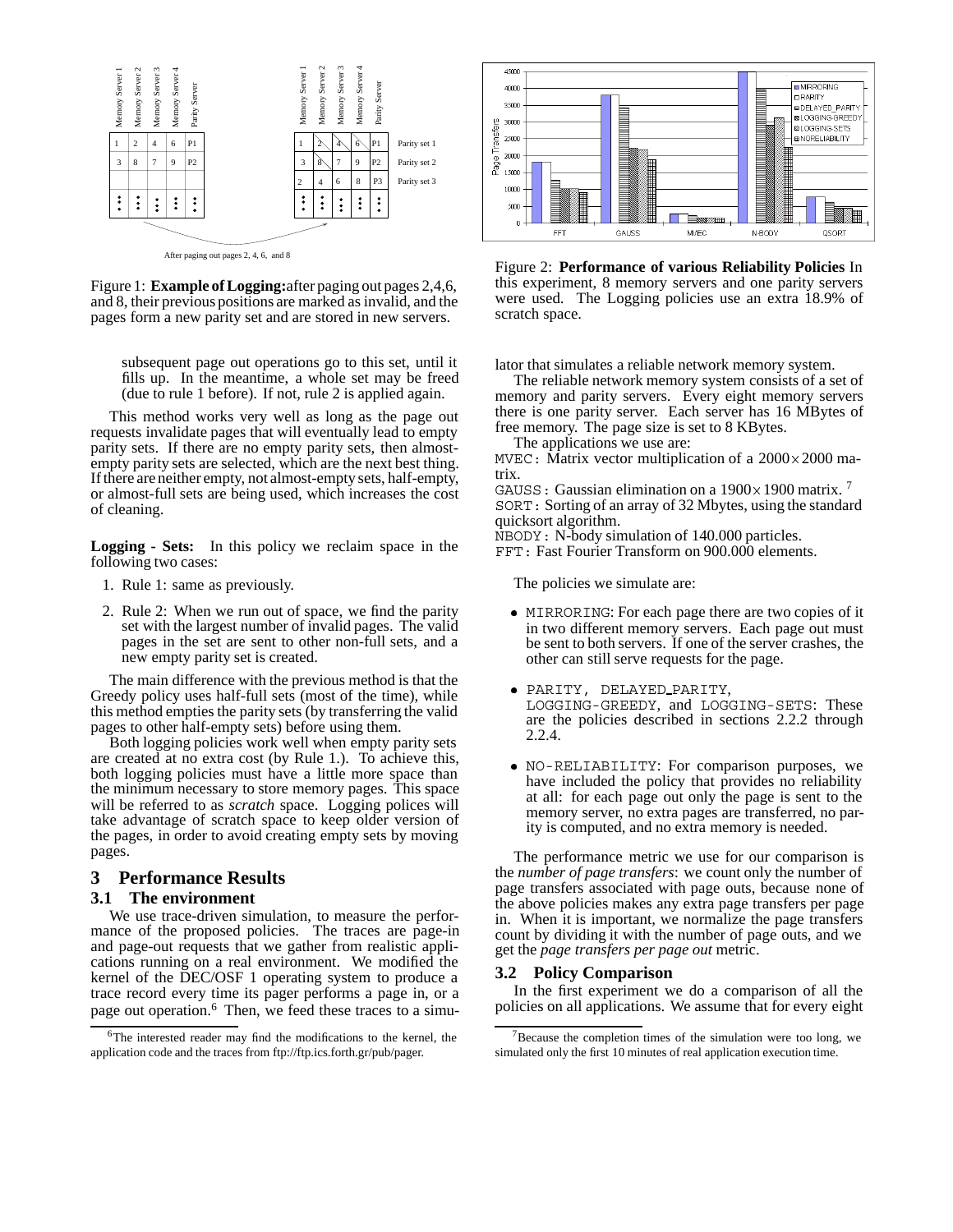

Figure 3: **Performance of LOGGING-SETS as a function of the amount of the scratch memory available.** Eight memory servers - one parity server

memory servers there is one parity server. Thus, the memory utilization of the PARITY and the DELAYED PARITY policies is  $8/9 = 88.8\%$  (the rest 11.1% holds parity frames). The memory utilization of the LOGGING policies were set to 70% which implies that 70% of the page frames are used to store pages, 11.1% are used to store parity pages, and the rest 189% is used as scratch memory to store invalid pages, and increase the flexibility and effectiveness of the LOGGING polices. The number of page transfers (both page outs, mirror and parity transfers, but excluding page ins) for each application running under each policy is shown in figure 2. The first thing we notice is that MIRRORING and PARITY induce the same number of page transfers, which is expected. In all cases, both MIRRORING and PARITY have the worst performance. The next best policy is DELAYED PARITY which manages to gather several pages that belong to the same parity set at a time, and thus, it reduces the number of page transfers to the parity server. Its performance improvements over simple PARITY range as high as 30% for the FFT application.

Both LOGGING policies represent a significant improvement over simple PARITY . The reason is simple: Both LOGGING policies page out (almost) entire parity sets at a time, in which case only only one (or a few) pages per set need to be sent to the parity server.

The interested reader should notice that the LOGGING policies perform very close to theNO-RELIABILITY: only 11% worse for most applications (30% for NBODY).<sup>8</sup> This implies that the cost of providinga reliable network memory system is only 11%-30% higher than the cost of providing an unreliable network memory. Finally, we notice that the two LOGGING policies are comparable for all applications. They perform the same for FFT, MVEC and QSORT, and within a 5% of each other for the N-BODY and the GAUSS applications.

#### **3.3 The Effect of Scratch Memory**

| Application  | <b>Scratch Memory Percentage</b> |
|--------------|----------------------------------|
| FFT          |                                  |
| <b>GAUSS</b> | 33.2                             |
| <b>MVEC</b>  | 0.07                             |
| <b>NBODY</b> | 38.3                             |
| OSORT        |                                  |

Table 1: **Percentage of scratch memory needed by the applications to avoid cleaning**. The same percentage holds for both LOGGING policies.

Our next set of experiments investigates the performance of LOGGING policies as a function of the scratch memory space they are given. We expect that the more scratch space the LOGGING policies are given, the better their performance will be, because the system will have to clean parity sets and regain space rather infrequently. The performance results for the LOGGING-SETS policy are shown in figure 3. The  $x$ -axis represents the amount of scratch memory space the policy is given. To simplify the presentation of the results, the  $x$ -axis does not include the amount of memory used to store the parity pages. The  $y$  axis represents the number of pages transferred for each page out that the system performs. This number should be at least one (the page itself must be transferred to its server). We see that the performance improves (the number of page transfers per page out decreases) with the available scratch memory, as expected. However, it is surprising to see that for the MVEC and QSORT applications almost no scratch space is needed. Both applications have a regular page out pattern which results in emptying entire parity sets at a time, thus, needing little extra scratch space. In figure 3 we see that when the scratch memory is very small, applications NBODY, FFT, and GAUSS suffer some performance overhead, which is more pronounced for the NBODY application. A simple look at the application's page out patterns explains why. All three applications do not have a repeatable pattern of page outs (unlike QSORT). This phenomenon is especially pronounced in NBODY because its accesses are almost random, forcing the pages that are sent to backing store to follow an irregular pattern. Thus, page outs of the NBODY application result in several half-full parity sets, which need to be cleaned frequently, resulting in a large number of page transfers. However, we were surprised to see that even for an application like NBODY, the percentage of scratch memory it needs to achieve its maximum performance is only 35%. Thus, if we give an extra 35% of scratch memory to the LOGGING-SETS policy, all our applications (including those with the worst memory access pattern) perform only 1.12 page transfers per page out, or a mere 11% worse than the policy that provides no reliability at all. It is surprising to see how inexpensive (both in memory utilization and in page transfers) it is to achieve a reliable network memory system using the LOGGING policies. Table 1 presents the amount of scratch memory needed by all applications in order to avoid cleaning all-together. MVEC and GAUSS need almost no extra space  $\left($  < 1.2%), FFT needs little extra space  $(<$ 12%), and GAUSS and NBODY need a moderate amount of extra space (33% and 38% respectively).

<sup>8</sup>Note that all policies based on parity can not perform better than 11% from the NO-RELIABILITY policy, because 11% of the pages are parity pages.